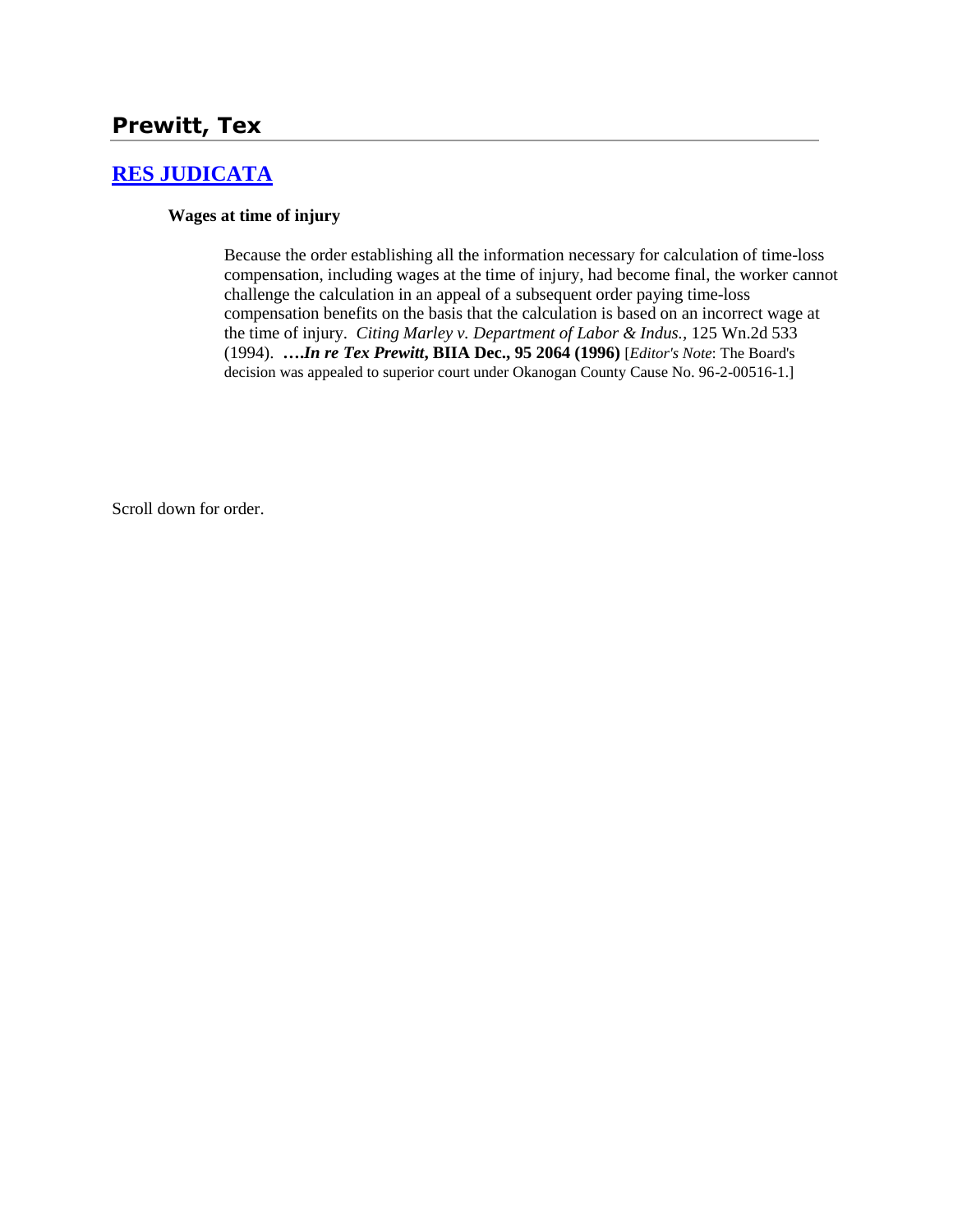## **BEFORE THE BOARD OF INDUSTRIAL INSURANCE APPEALS STATE OF WASHINGTON**

 **IN RE: TEX D. PREWITT ) DOCKET NO. 95 2064 ) CLAIM NO. M-508195 ) DECISION AND ORDER**  APPEARANCES: Claimant, Tex D. Prewitt, by Calbom & Schwab, P.S.C., per Jeffrey Schwab Employer, Summit Communications, Inc., None Department of Labor and Industries, by The Office of the Attorney General, per Shara J. DeLorme, David W. Coe, and Lorna W. Lewis, Assistants The claimant, Tex D. Prewitt, filed an appeal with the Board of Industrial Insurance Appeals on April 10, 1995, and amended on April 17, 1995, from an order of the Department of Labor and Industries dated March 14, 1995. The order granted Mr. Prewitt an award for permanent partial disability equal to Category 3 of WAC 296-20-280 and closed the claim. **REVERSED AND REMANDED. DECISION** Pursuant to RCW 51.52.104 and RCW 51.52.106, this matter is before the Board for review

 and decision on a timely Petition for Review filed by the Department of Labor and Industries to a Proposed Decision and Order issued on June 28, 1996, in which the order of the Department dated March 14, 1995, was reversed and the claim remanded to the Department with directions (a) to determine the amount of time loss compensation due Mr. Prewitt based on wages of \$120.00 per day as a full-time worker, (b) to find that Mr. Prewitt's low back condition best was described by Category 5 of WAC 296-20-280, with a preexisting low back condition best described by Category 2 of WAC 296-20-280, with the difference between the categories of permanent partial disability to have been caused by the July 25, 1990 industrial injury, (c) to pay Mr. Prewitt the awards due for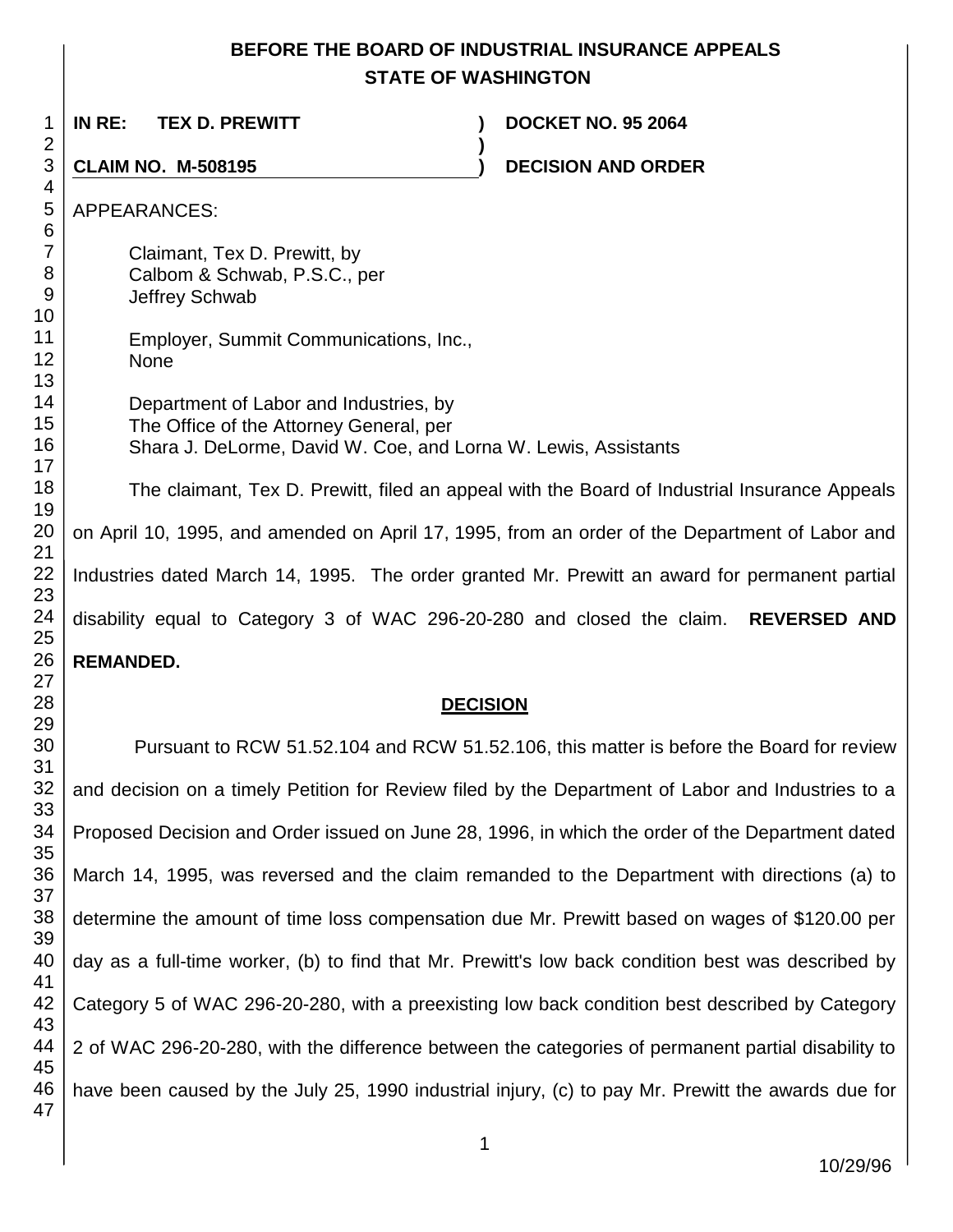time loss compensation and permanent partial disability, less prior awards, and, (d) thereupon to close the claim.

The Board has reviewed the evidentiary rulings in the record of proceedings and finds that no prejudicial error was committed and the rulings are affirmed.

This appeal presents two issues. One issue we resolved easily, concluding the same as our industrial appeals judge. It is the issue of the amount of permanent partial disability Mr. Prewitt suffered due to his industrial injury. Our industrial appeals judge used some language in arriving at his decision which is confusing. We believe it is necessary to correct that language.

The parties do not dispute that Mr. Prewitt injured his legs, back, and neck on July 25, 1990, while working for Summit Communications, Inc. The Department allowed the claim, paid time loss compensation benefits, and provided treatment. The Department then closed the claim on March 14, 1995, paying Mr. Prewitt a permanent partial disability equal to Category 3 for low back impairment, pursuant to WAC 296-20-280. Mr. Prewitt appealed the closing order on April 10, 1995. Mr. Prewitt and the Department agreed that Dr. William Shanks, of Spokane, should examine Mr. Prewitt and report his findings and conclusions concerning Mr. Prewitt's low back condition. The parties further agreed they would be bound by Dr. Shanks' rating of Mr. Prewitt's low back impairment.

Dr. Shanks examined Mr. Prewitt on December 7, 1995, and issued a report that detailed Mr. Prewitt's history, the results of the examination, the doctor's diagnosis, and his conclusions. In Findings of Fact Nos. 3, 4, and 5 of the Proposed Decision and Order, our industrial appeals judge correctly set forth Dr. Shanks' findings, diagnosis, and conclusions. As a result of the industrial injury, Mr. Prewitt suffered a permanent partial disability equal to Category 5 of WAC 296-20-280, for low back impairment. Prior to the industrial injury, Mr. Prewitt suffered from a congenital condition in his low back that impaired him to an extent equal to Category 2 of WAC 296-20-280.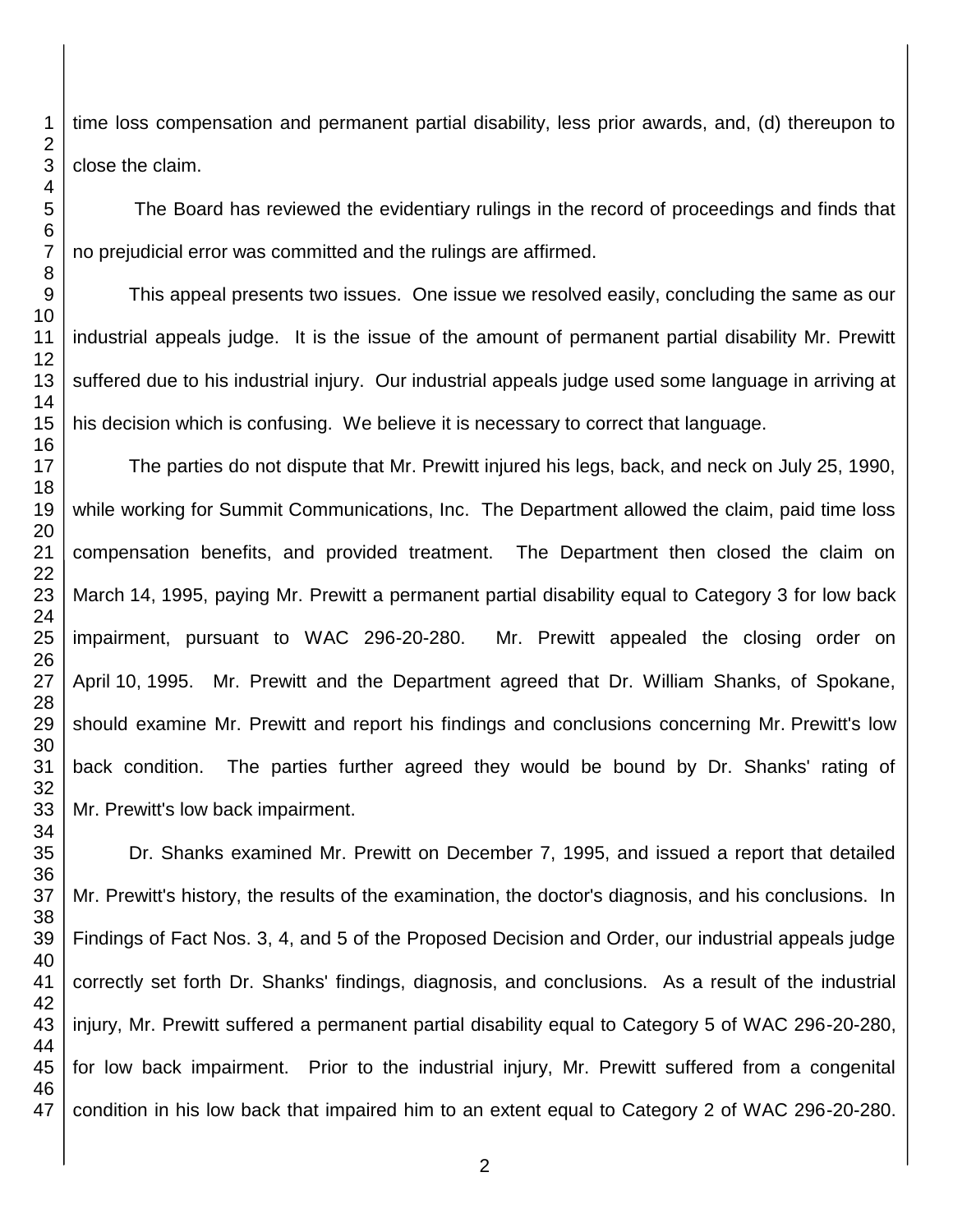Thus, the Department should pay Mr. Prewitt a permanent partial disability equal to Category 5, less the preexisting Category 2. However, this payment does not equal a Category 3, as our industrial appeals judge indicated in the discussion section of the Proposed Decision and Order. While the conclusions of law appear to correctly state the basis of the award, we will clarify it here.

A permanent partial disability of the low back, most closely described as a Category 5, is equivalent to 25 percent of the amount paid for total bodily impairment (t.b.i.). Category 3 is equal to 10 percent t.b.i. and Category 2 equals 5 percent t.b.i. Mr. Prewitt is entitled to an award of 25 percent t.b.i. (Category 5) less a preexisting 20 percent t.b.i. A flat award of a Category 3 would result in a payment of 10 percent t.b.i. Although there is a three category difference between Category 5 and 2, this is not the same percentage of total bodily impairment as a Category 3. Again, the conclusions of law in the Proposed Decision and Order were adequate, however, we felt that a clarification was in order due to the statement at page 3, line 2 of that order.

Mr. Prewitt's second contention is that the Department made a mistake when it determined his time loss compensation rate at the time of his injury. Mr. Prewitt argued that his monthly wage was considerably higher than that upon which the Department based the time loss compensation rate. Mr. Prewitt showed, through stipulated testimony, to the satisfaction of the industrial appeals judge, that his monthly wage should have been based on the \$120.00 per day he was paid by his employer. We believe the evidence is clear and would be a preponderance in favor of Mr. Prewitt's contention if we could reach the merits.

The Department argues in its Petition for Review that the Board lacks jurisdiction to require the Department to recalculate the time loss compensation rate because the September 13, 1990 order, that established the rate, was not protested nor appealed in a timely fashion. The Department contends the order became res judicata and the time loss rate established cannot be challenged.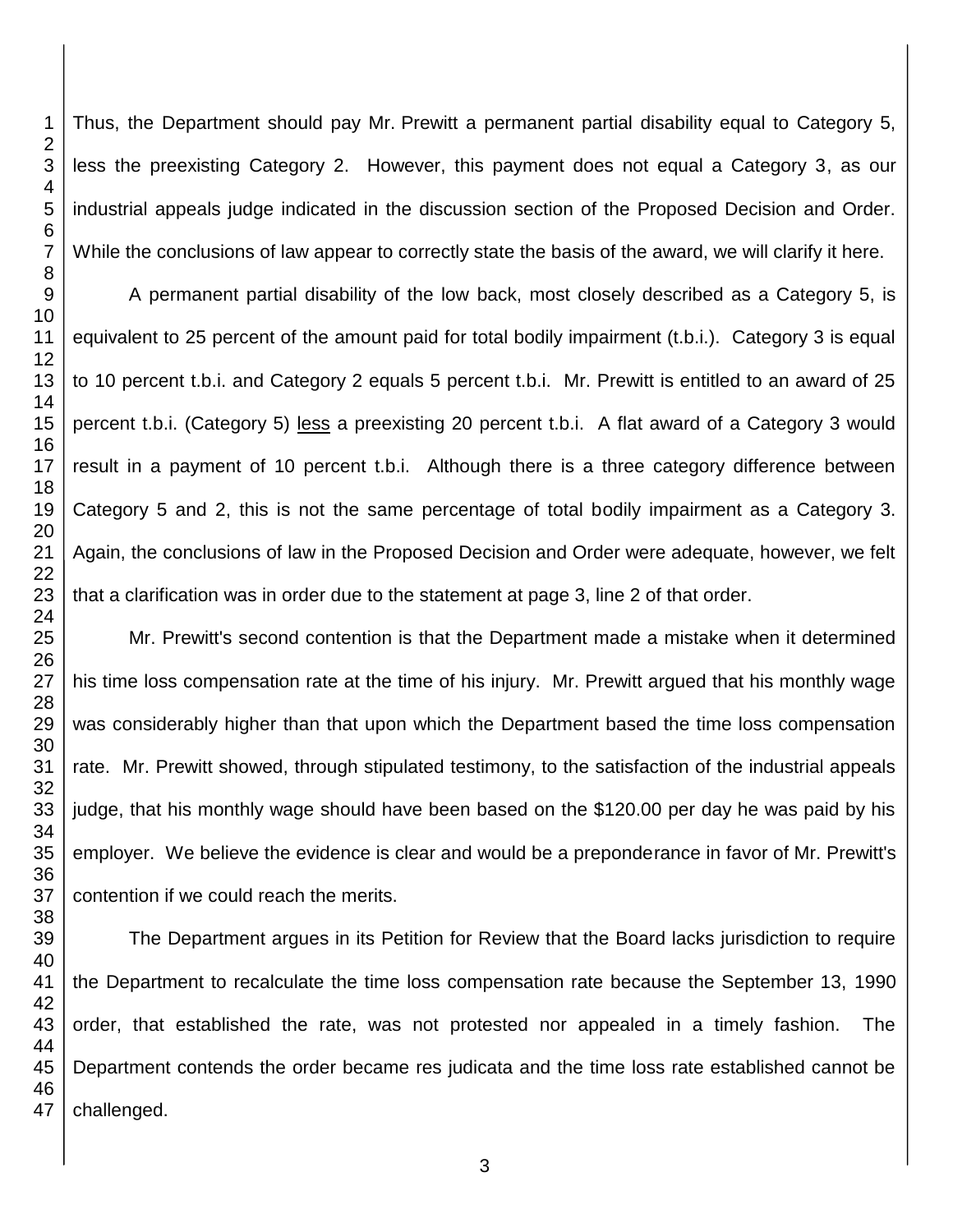A party may raise the issue of lack of jurisdiction in the adjudicating body at any time during the proceedings prior to a judgment becoming final. *Hunter v. Department of Labor & Indus*., Wn. App., 473 (1978). A party may not waive jurisdictional inadequacies. *First Union Management v. Slack*, 36 Wn. App. 849 (1984). The rules of civil procedure, under which the Board functions in its adjudicatory actions, require us to dismiss an appeal should we determine we do not have jurisdiction over the subject matter of the appeal. CR 12(h)(3); RCW 51.52.140.

In order to determine if we have jurisdiction, we are empowered to go beyond the record before us. We may conduct a search of the Department file to assist us in the determination. *In re Mildred Holzerland*, BIIA Dec., 15,729 (1965).

We have made that search because the Department order establishing the time loss compensation rate is not in the record before us. We have reviewed the September 13, 1990 order, that contains the following pertinent language:

> It is hereby ordered that this claim be allowed and the claimant be entitled to benefits in accordance with the industrial insurance laws. Rate of time loss compensation is based on married plus one dependent child and wages at the time of injury or exposure of \$1,145.17 per month.

Mr. Prewitt did not claim that he did not receive the order and nothing in the file or record indicates the order was not communicated to him. He had 60 days from the date he received the order to protest or appeal it. RCW 51.52.060. The language apprising him of that requirement was contained in the Department order.

Mr. Prewitt did not timely protest the order and ask the Department to reconsider it, nor did he timely appeal the order to the Board. The order became res judicata and cannot now be attacked, even though it might contain a clear error.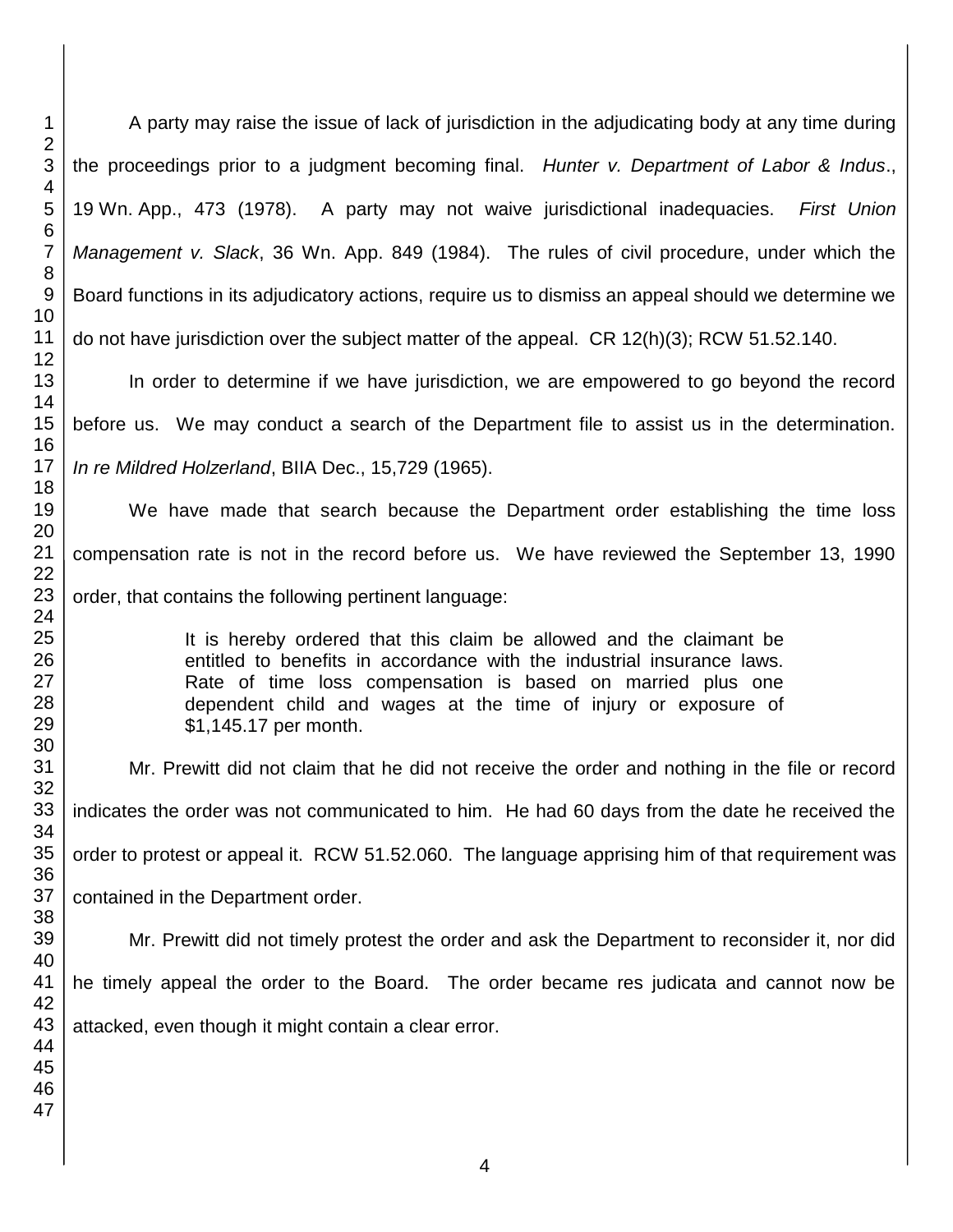The Washington State Supreme Court, with all justices concurring, held that an order of the Department that was not protested or appealed in a timely fashion became final and binding. *Marley v. Department of Labor & Indus*., 125 Wn.2d 533 (1994).

In that case, Mrs. Marley, widow of a deceased worker who was killed in the course of his employment, sought benefits under the Industrial Insurance Act. Although Mr. Marley had sent child support payments (through a state agency) to Mrs. Marley, the couple had lived separately for about 12 years. The Department denied her claim for benefits (although it had allowed benefits for the couple's children) in an order dated October 4, 1984. Mrs. Marley failed to protest or appeal within 60 days of receiving the order. She requested that the Department reconsider its decision on November 5, 1990. The Department refused. She argued on appeal to the Board that the order was void because it contained an error and the order could be attacked at any time. The Board upheld the Department order, but the superior court reversed the Board and remanded the case to the Department with directions to decide whether the Marleys were living in a state of abandonment at the time of Mr. Marley's death. The Court of Appeals reversed the superior court, holding the order was final. The Supreme Court agreed, and said that:

> An unappealed final order from the Department precludes the parties from rearguing the same claim.

> If a party to a claim believes the Department erred in its decision, that party must appeal the adverse ruling. The failure to appeal an order, even one containing a clear error of law, turns the order into a final adjudication, precluding any reargument of the same claim.

*Marley*, at 538.

The court noted an exception to the rule is the instance of a void Department order. The court held an order is void only if the Department lacks subject matter or personal jurisdiction. *Marley*, at 539. Mrs. Marley could not argue the Department lacked personal jurisdiction. There can be no question that the Department had personal jurisdiction over Mr. Prewitt. Nor can it be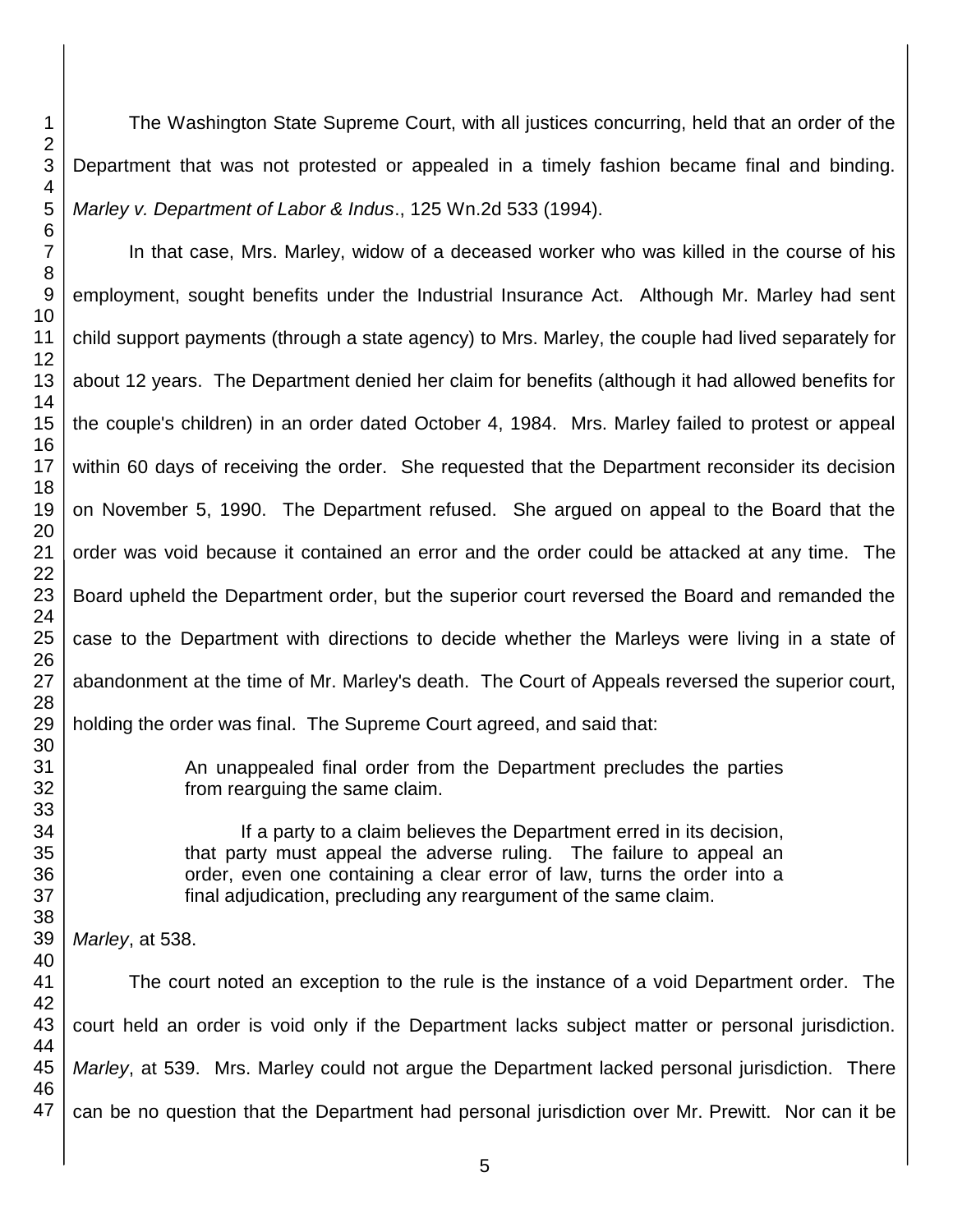said that the Department lacked jurisdiction over the subject matter of Mr. Prewitt's claim. The Department had such jurisdiction in the *Marley* case. "[T]he Department has 'original and exclusive jurisdiction, in all cases where claims are presented, to determine the mixed question of law and fact as to whether a compensable injury has occurred'." *Marley*, at 540, citing *Abraham v. Department of Labor & Indus*., 178 Wash. 160 (1934).

The court held in the *Marley* case that since the Department had subject matter jurisdiction to adjudicate all claims for workers' compensation, its order was not void. At worst, the Department made an erroneous decision, but it still had jurisdiction. The court quoted from *Dike v. Dike*, Wn.2d 1, 8 (1968): "Obviously, the power to decide issues includes the power to decide wrong, and an erroneous decision is as binding as one that is correct until set aside or corrected in a manner provided by law." *Marley*, at 543.

Finally, the court stated: "We therefore find that Mrs. Marley's failure to appeal the Department's order of October 4, 1984, transformed the order into a final adjudication, valid and binding on Mrs. Marley." *Marley*, at 543.

We must conclude that the same logic and conclusions apply in this appeal. We do note this Board has held that Department orders that do not state how the time loss compensation was calculated, i.e., failed to state the monthly wage or the matrimonial status of the claimant or the claimant's number of dependents, are not res judicata as to that issue. *In re Louise J. Scheeler*, BIIA Dec., 89 0609 (1990); *In re Teresa Johnson*, BIIA Dec., 85 3229 (1987). That is not the case in this appeal.

The determinative order of September 13, 1990, contained all the information necessary for the calculation of Mr. Prewitt's time loss compensation pursuant to the statute. RCW 51.32.090.

Mr. Prewitt first challenged the calculation of time loss compensation on April 12, 1993, when he protested a time loss compensation order dated March 17, 1993. That order established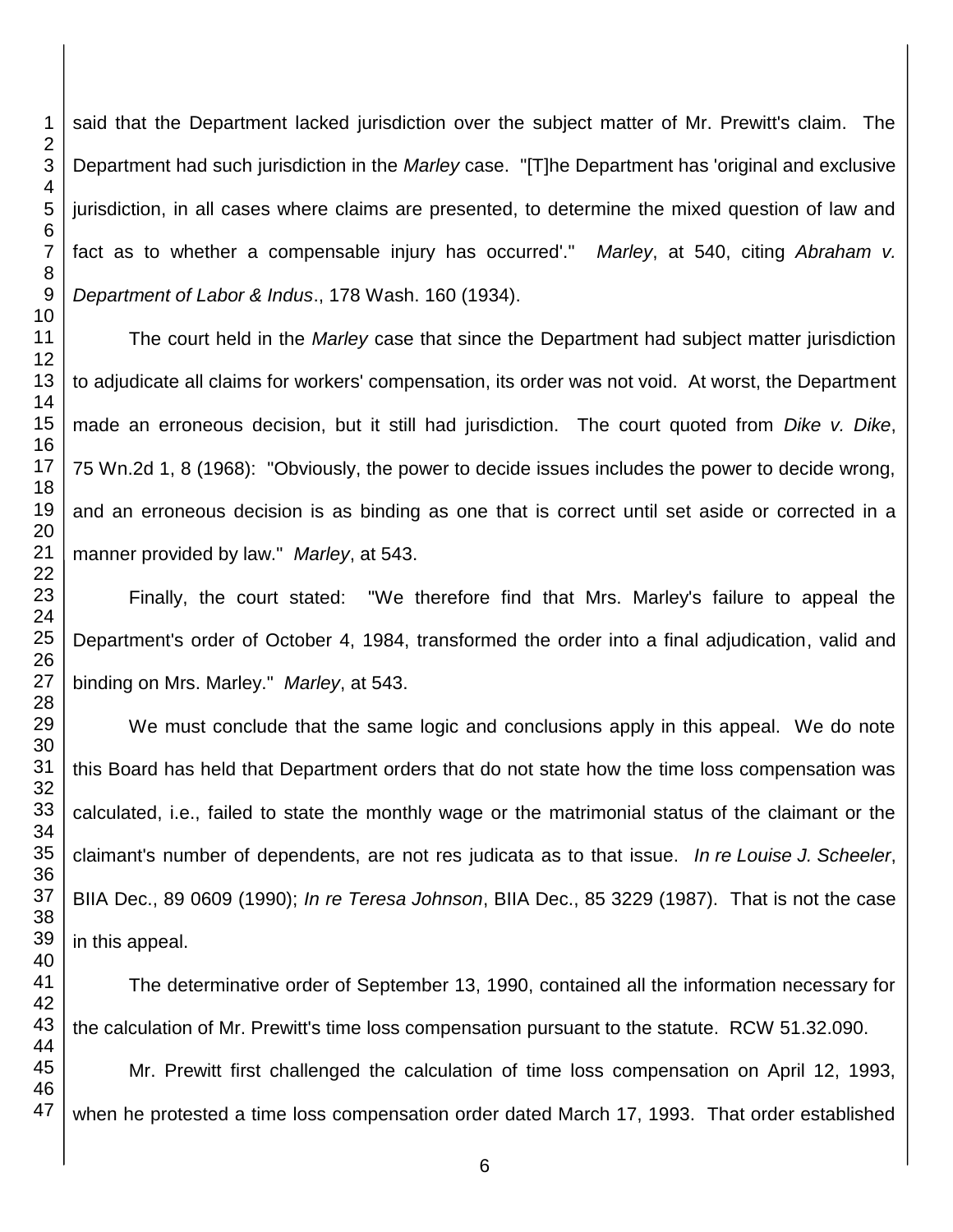the rate of compensation for the two semi-monthly payments beginning March 1, 1993. Such a protest to the Department's calculation was untimely and cannot be used to attack the final and binding adjudication of the method of calculation of time loss benefits or the amounts of those benefits.

For the reason that we do not reach the merits of the issue of Mr. Prewitt's monthly wage at

the time of his injury, we will not set forth any findings or conclusions except those which are

consistent with this opinion.

After consideration of the Proposed Decision and Order and the Petition for Review filed

thereto, and a careful review of the entire record before us, we make the following:

### **FINDINGS OF FACT**

1. On August 13, 1990, Tex D. Prewitt filed an application for benefits with the Department of Labor and Industries. On July 25, 1990, while in the employ of Summit Communications, Inc., Mr. Prewitt injured his legs, back, and neck. On September 13, 1990, the Department issued an order allowing the claim and determining that for the purpose of time loss compensation the rate of compensation would be \$1,145.17 per month. On March 17, 1993, the Department issued an order paying time loss compensation for the period March 1, 1993 through March 31, 1993. On April 12, 1993, Mr. Prewitt protested the incorrect wage rate. On April 19, 1993, the Department issued an order terminating time loss compensation as paid through April 7, 1993. On April 23, 1993, the claimant protested that order. On June 17, 1993, the claimant protested the rate of time loss compensation since the date of the initial time loss payment. On June 30, 1993, the Department issued an order holding its April 19, 1993 order in abeyance.

On February 9, 1994, the Department issued an order affirming its April 19, 1993 order, determining that the claimant was not a "year round worker" at the time of his injury, that therefore his monthly wage at time of injury was determined to be \$1,145.17, and that the wage calculation also was affirmed. On March 3, 1994, the claimant filed his Notice of Appeal with the Board of Industrial Insurance Appeals from the Department's February 9, 1994 order. On April 1, 1994, the Board issued an order granting the appeal. On June 16, 1994, the Board issued an order on agreement of parties reversing the Department's February 9, 1994 order and remanding the claim to the Department for further action.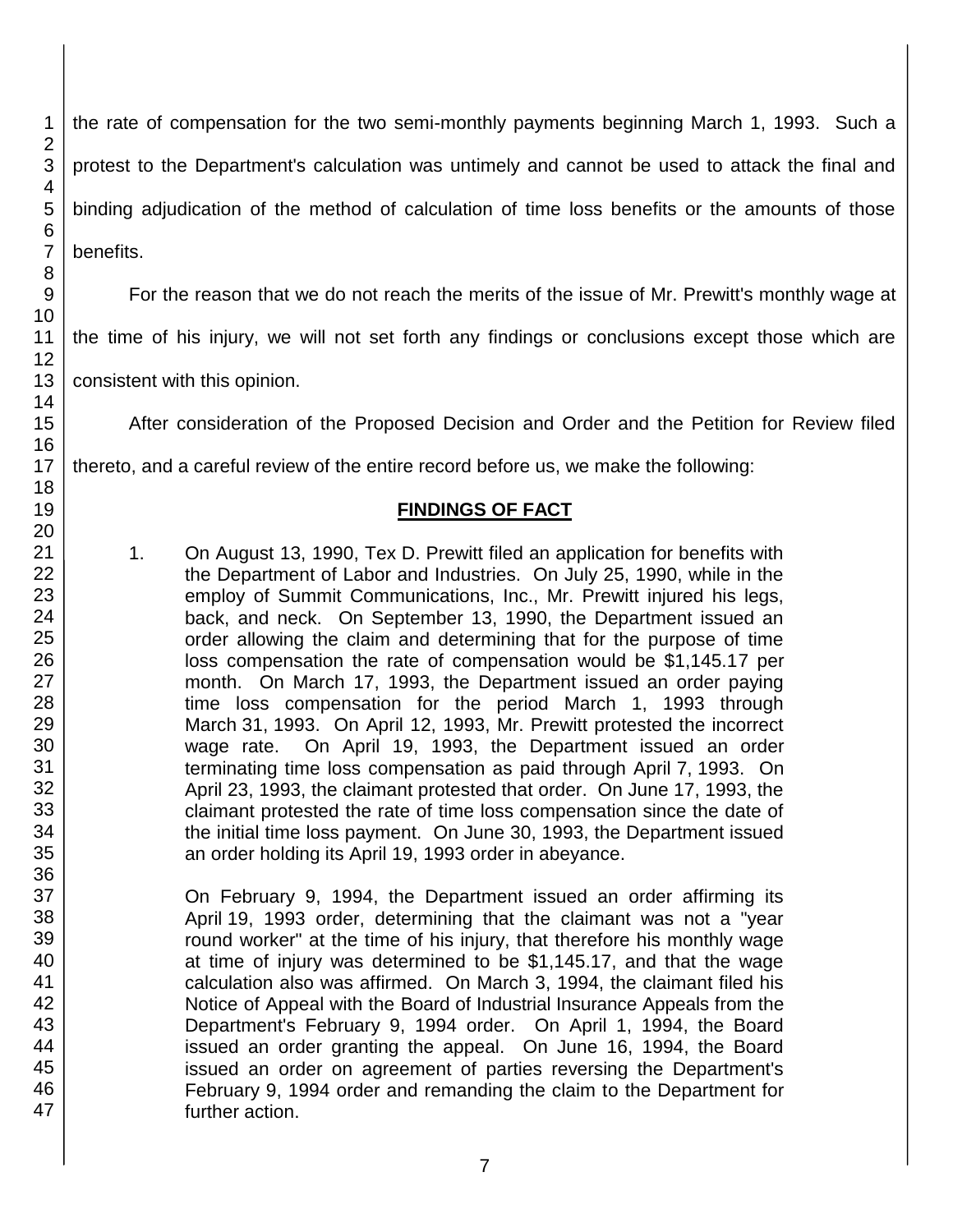On March 14, 1995, the Department issued an order granting the claimant an award for permanent partial disability equal to Category 3 of WAC 296-20-280 and closed the claim. On April 10, 1995, the claimant filed his Notice of Appeal with the Board from the Department's March 14, 1995 order. On April 17, 1995, the claimant filed an amended Notice of Appeal. On May 4, 1995, the Board issued an order granting the appeal.

- 2. On March 14, 1995, Mr. Prewitt had a low back condition proximately caused by his July 25, 1990 industrial injury. The condition was fixed and stable. Evidence of that condition included: a slight limp; increased pain with toe walking; a slight list to the right; flattened lumbar lordosis; tenderness in the lumbar area, both over the midline and bilaterally; marked tightness of the paraspinal muscles on the right, up to the L2 level; limited ranges of motion; limited straight-leg raising, with greater restrictions on the right; and, diminished sensation along the right medial calf and dorso-medial foot. X-ray evidence of the condition included: lumbar scoliosis, convex to the right; degenerative changes throughout the lumbar area, with anterior and lateral spurring and narrowing of the disc spaces at T12 through L1, some anterior spurring and narrowing at L2-3, L3-4, L4-5, and especially at L5-S1; and, sclerosis about the L5-S1 disc space, with fairly large anterior spurring and a grade 1-through-2 spondylolisthesis, marked loss of disc space at the L4-5 and L5-S1 levels, and, upon flexion/extension views, slight motion at the L5-S1 level but no transitional movement.
- 3. Mr. Prewitt had a low back condition prior to his July 25, 1990 industrial injury. It was diagnosed as a spondylolisthesis. Prior to the industrial injury, this condition resulted in a permanent bodily impairment that best fit Category 2 of WAC 296-20-280.
- 4. On March 14, 1995, Mr. Prewitt had a permanent partial disability of his low back that best fit Category 5 of WAC 296-20-280. The July 25, 1990 industrial injury proximately caused the increase in category of disability from Category 2 to Category 5.
- 5. The September 13, 1990 Department order stated that the rate of time loss compensation to be paid Mr. Prewitt would be based upon his status as married, with one dependent child, and wages at the time of his injury equaling \$1,145.17 per month.

## **CONCLUSIONS OF LAW**

1. The Board of Industrial Insurance Appeals has jurisdiction over the parties and the subject matter of this appeal as that jurisdiction pertains to the issue of permanent partial disability, and it is has jurisdiction over the parties and the subject matter of this appeal sufficient to determine